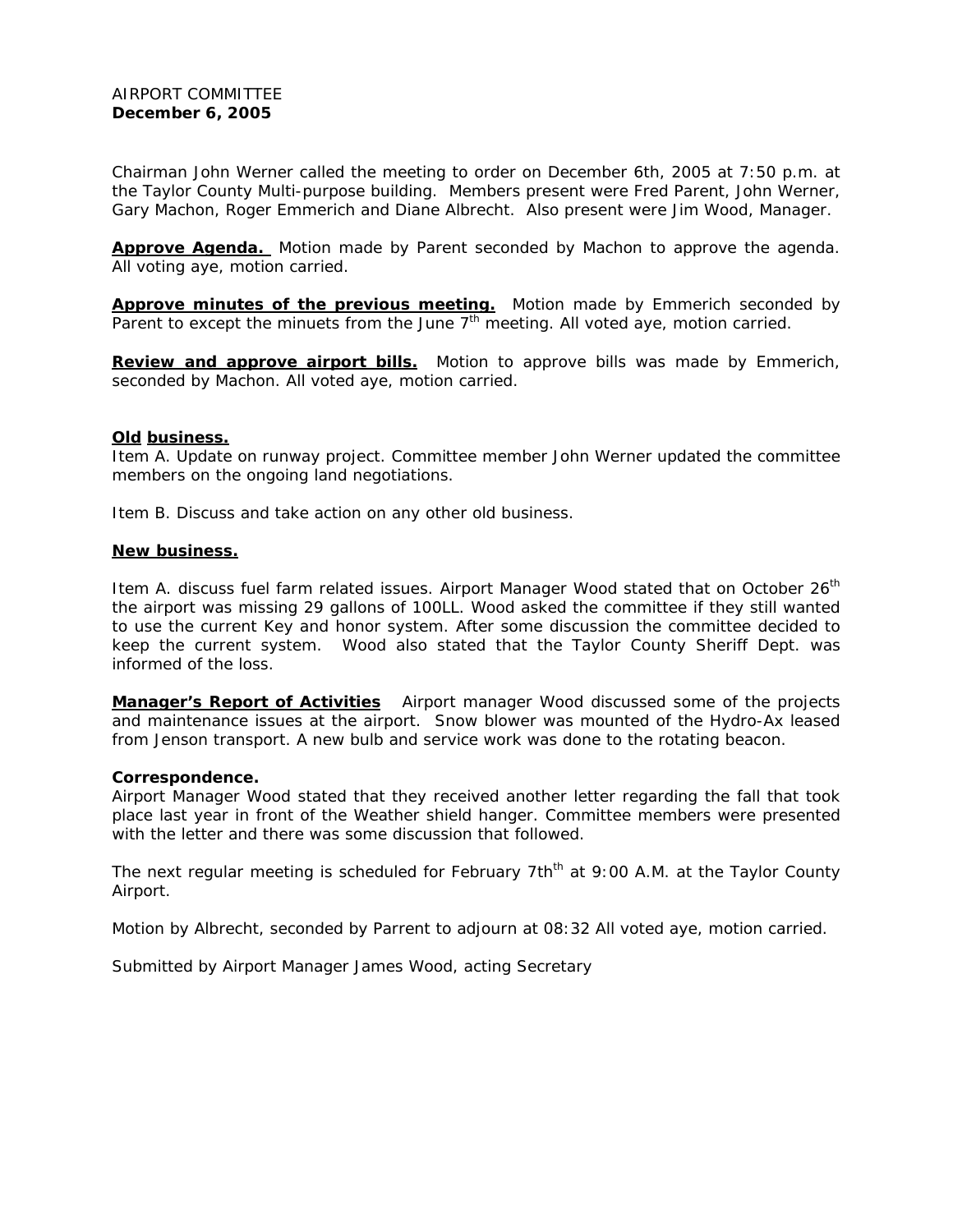## **October 18, 2005**

#### AIRPORT COMMITTEE

Chairman John Werner called the meeting to order on October 18, 2005 at 9:04 a.m. at the Taylor County Courthouse. Members present were Fred Parent, John Werner, Roger Emmerich, Gary Machon and Diane Albrecht. Also present was Jim Wood, Manager.

**Approve Agenda.** Motion made by Parent, seconded by Albrecht to approve the agenda. All voting aye, motion carried.

**Approve minutes of the previous meeting.** Motion made by Parent, seconded by Emmerich to approve the minutes of the September 8, 2005 meeting. All voting aye, motion carried.

**Review and approve airport bills.** Motion to approve bills was made by Parent, seconded by Emmerich. All voted aye, motion carried.

## **New business.**

#### Item A. Discuss and update on airport project.

 Committee member John Werner presented committee members with an update on the land negotiations. Werner updated committee members on information that was discussed at the land use seminar with Gordon Fleury on October  $11<sup>th</sup>$ . Werner stated that he was working on negotiations with Joseph Leader property.

Item B. Discuss and act on end loader for snow blower.

 There was some discussion on the end loader that was to be used on the snow blower. Airport manager Wood stated that he had received a contract from Jenson Transport for the use of a 311C Hydro-Axe that was to be used as an end loader to mount on the snow blower. Two contracts were given to committee members to look at. The first was for 3 years, and the second was for 5 years. Committee members asked Corporate Counsel (Everett Hale) to review the contract. Committee member Emmerich made a motion to approve the 5-year lease form Jenson Transport subject to approval by Corporate Counsel. Motion was seconded by Parent. All voted aye, motion carried.

## Item C. Discuss and act on request from renters at airport house.

 Committee members were presented with requests from the airport house renters. The requests consisted of window coverings, painting the living room white and a water heater cover. Committee members discussed the request and did agree to furnish window coverings as long as they were purchased through our maintenance department. Committee members instructed Airport Manager Wood to contact Jeff Ludwig and arrange a time to measure window coverings.

## Item D. Discuss and update on Jet A fuel prices.

 There was some discussion on current fuel prices. Committee members were given a letter from Hurd Windows Inc. in regards to the current fuel prices. Committee member Emmerich made a motion to change the equipment fee portion of the formula from .45 to .32 cents per gallon. Motion was seconded by Parent. All voted aye, motion carried.

## Item E. Discuss and updates to 5-year plan.

 There was some discussion on the 5-year plan. Airport manager Wood explained that at the upcoming December  $6<sup>th</sup>$  meeting we would be reviewing the 5-year plan. Wood asked committee members to review the current plan and add any additional items to their list and present at the next meeting.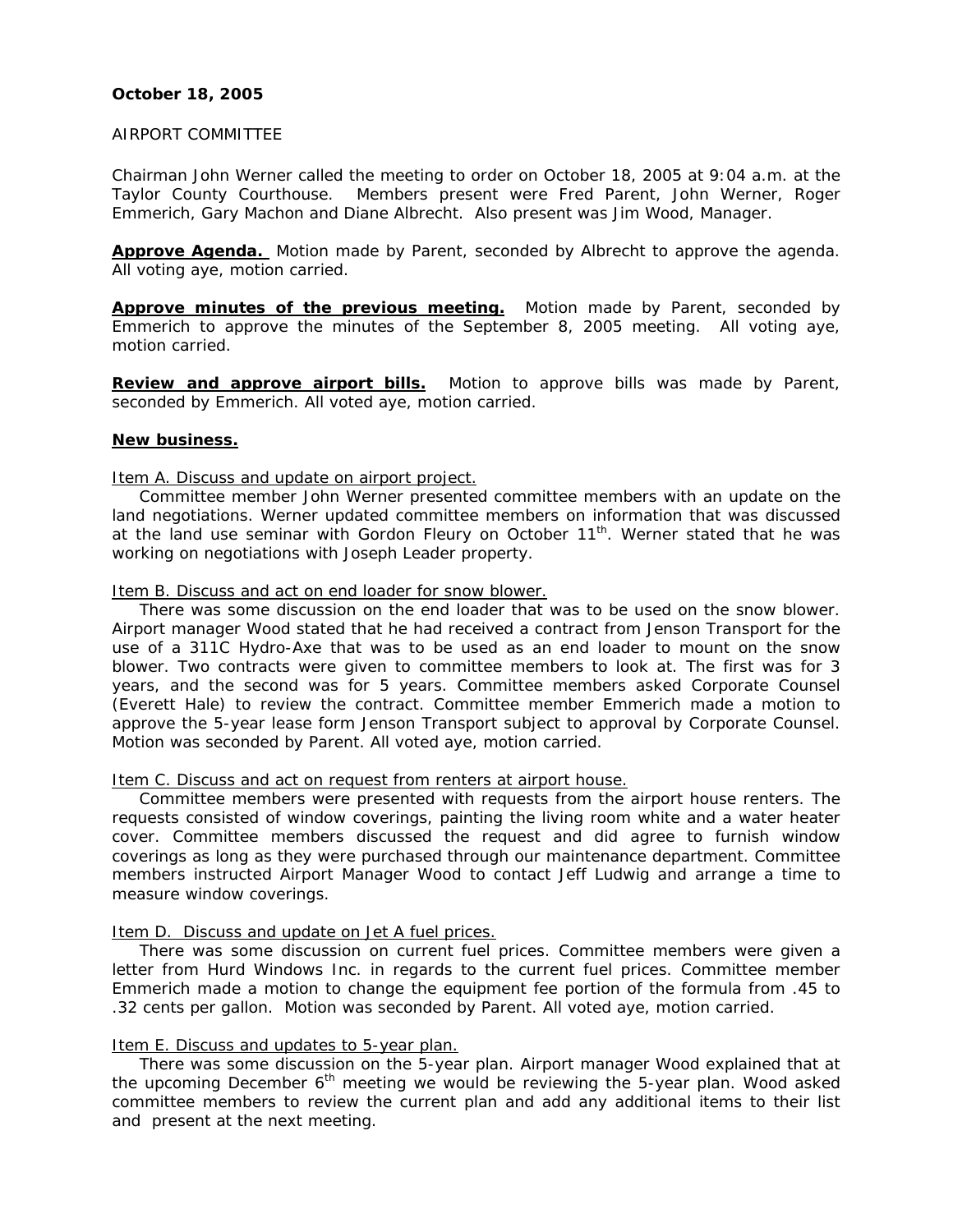#### **Manager's Report of Activities**

 Airport manager Wood reviewed some of the projects that were completed the past month. Projects included cleaning gutters at the airport house, water softener at the airport house along with other winterization projects at the house. Some projects at the airport the office included putting a blockade in front of the L.P. tank. Wood also stated that they were servicing all equipment and getting ready for winter. Sand was delivered and dried for sanding runways. Deicing chemicals had arrived and were stored in large hanger.

#### **Correspondence**

 Airport Manager Wood stated he was notified of a letter from the Zoning department of a intent of a private airstrip in the Town of Goodrich.

The next regular meeting is scheduled for December 6, 2005 at 7:00 p.m. at the Multi-Purpose building.

Motion by Emmerich, seconded by Parent to adjourn at 10:54 a.m. Motion carried.

Submitted by Airport Manager James Wood, acting Secretary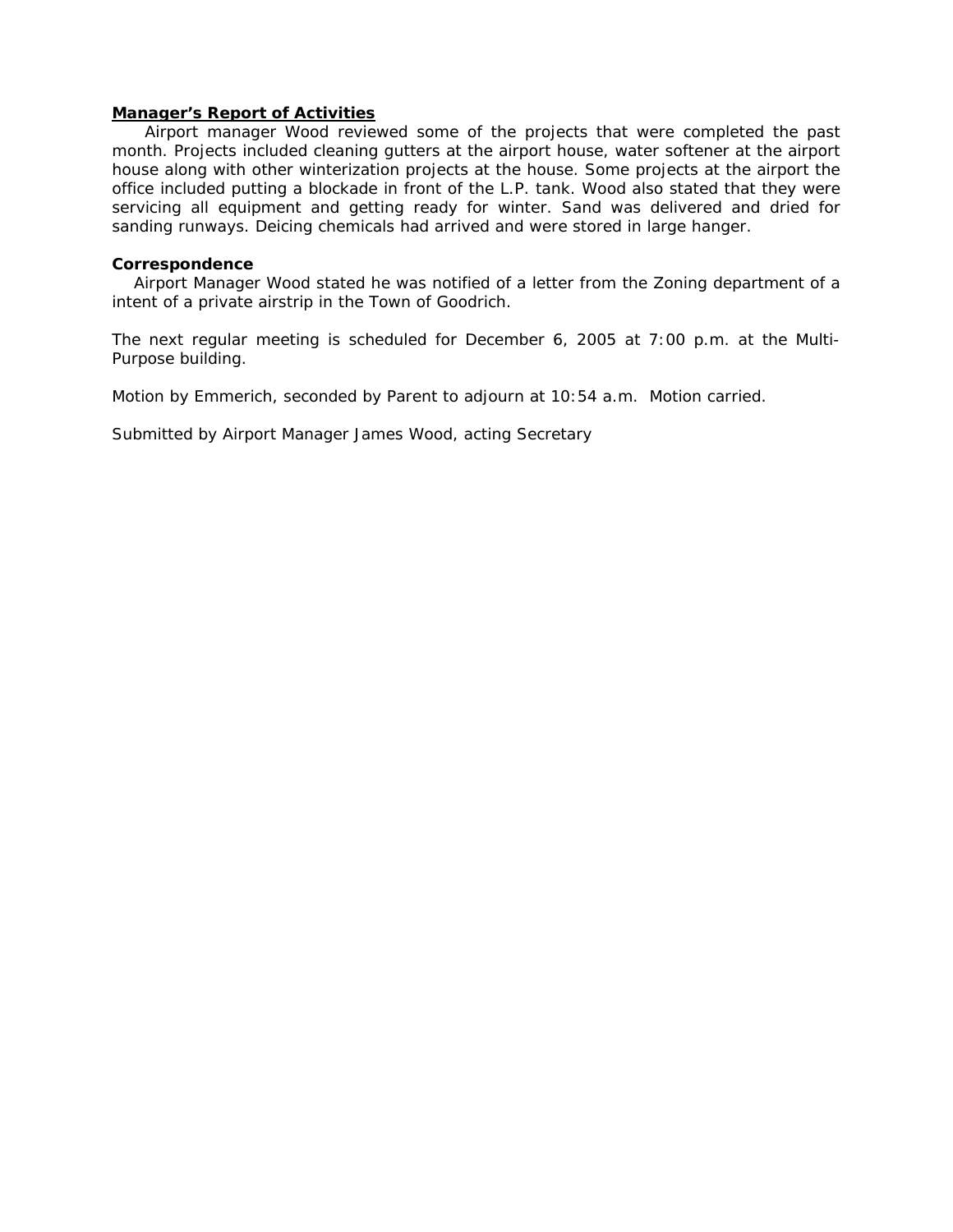# **August 15, 2005**

Chairman John Werner called the meeting to order on August 15th, 2005 at 9:06 a.m. at the Taylor County Airport. Members present were Fred Parent, John Werner, Gary Machon, Roger Emmerich and Diane Albrecht. Also present were Jim Wood, Jim Metz, Bruce Strama, Everett Hale and Brian Wilson from the Star News.

**Approve Agenda.** Motion made by Parent seconded by Emmerich to approve the agenda. All voting aye, motion carried.

**Approve minutes of the previous meeting.** Motion made by Parent seconded by Machon to except the minuets from the July 11, 2005 meeting. All voted aye, motion carried.

**Review and approve airport bills.** Motion to Approve bills was made by Parent, seconded by Emmerich. All voted aye, motion carried.

## **Old business.**

Item A. Update on 9-27 runway Project. Committee member John Werner explained to the committee that he was still working on land negotiations with land owners. Airport manager Wood stated that he had received the new contract for Terms and Conditions for accepting airport improvements and grants. Committee member John Werner signed the contract. A motion was made by Emmerich to approve the new terms and conditions for state aid, seconded by Parent. All voted aye. Motion carried..

Item B. Discuss and take action on any other old business.

Committee member Parent asked how far along we were from renting the airport house. Airport manager Wood stated that he was still excepting applications for the house, and that the large bay window saw schedule to be put in the second week in September. Committee members suggested that Wood go ahead and change the carpeting in the house, along with any other maintenance. Committee members decided to review all applicants at the next meeting.

## **New business.**

Item A. Discuss and review budget for 2006. The 2006 budget was presented to the committee for review. Committee members discussed changes to the current budget. Some items were to add a separate line item for crack filling. Others were to increase the fuel transportation line item cost from \$4,000 to \$5,000. Committee members decided to do more research on the budget and that it be brought back to the airport committee for review.

Item B. The Taylor County Airport Committee went into closed section IAW SS 19.85 Sub. (1) Sub. (G) At 10:15 A.M. to confer with legal counsel. Committee Member Parent made the motion to go into Closed section, seconded by Emmerich. At 10:50a.m. A motion was made by Emmerich seconded by Machon to return into open section. All voted aye. Motion carried.

# **Manager's Report of Activities**

Airport manager Wood explained projects that were completed the past month including the cleaning of the Jet A and the 100 LL fuel tanks. Wood also stated that they had received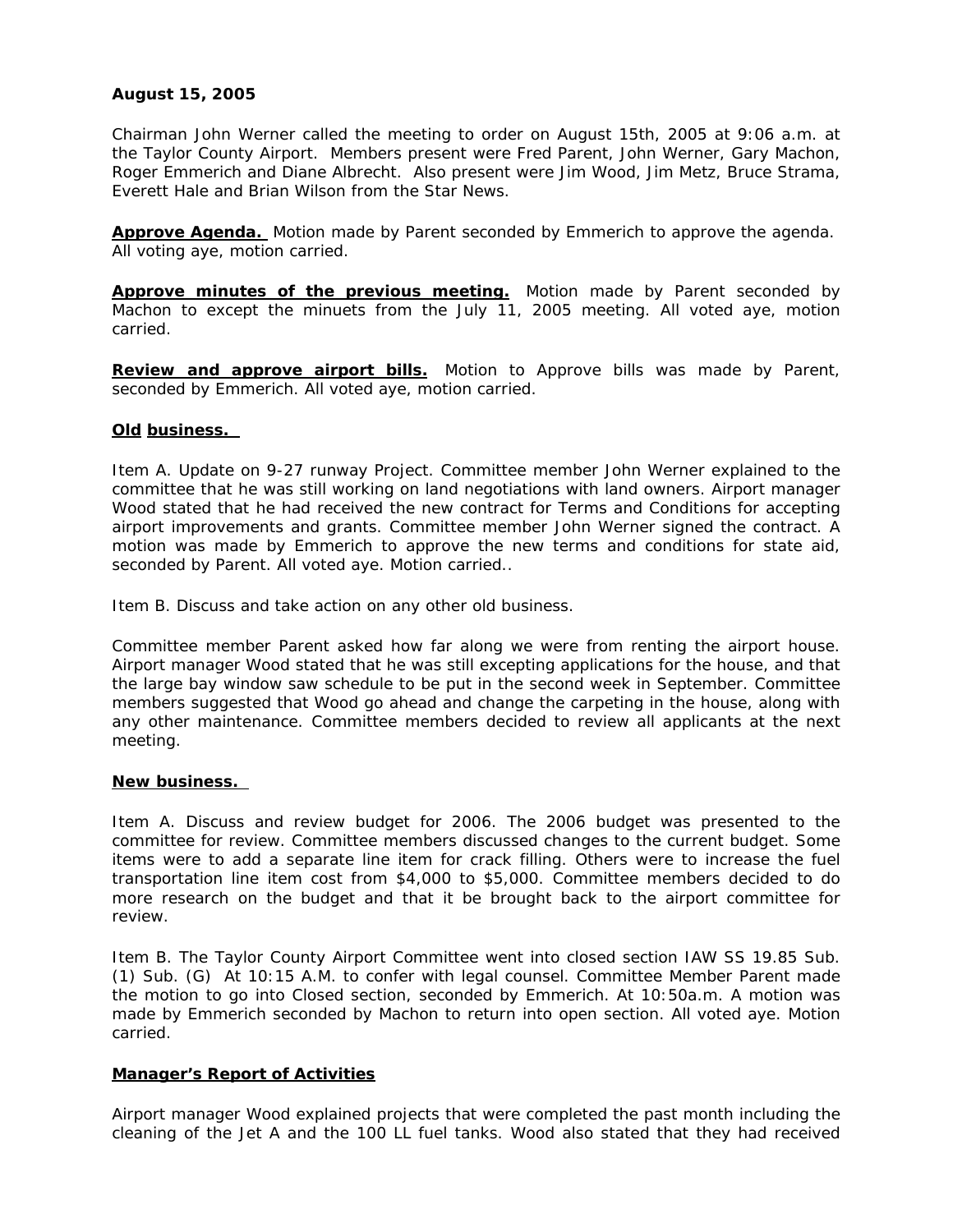training on the new fuel truck. Wood also stated that he was asked if a member of the boy scouts could paint a compass rose on the taxi way of 9-27. Committee members had no objections. There was also some discussion on the upcoming pancake breakfast fly-in.

## **Correspondence.**

Airport Manager Wood stated that Bruce Municipal Equipment Inc. was awarded the contract for 1 self-contained loader type snow blower.

The next regular meeting is scheduled for September  $6<sup>th</sup>$ , 2005 at 9:00 a.m. at the Taylor County Airport.

Motion by Albrecht, seconded by Parent to adjourn at 11:12 a.m. All voted aye, motion carried.

Submitted by Airport Manager James Wood, acting Secretary.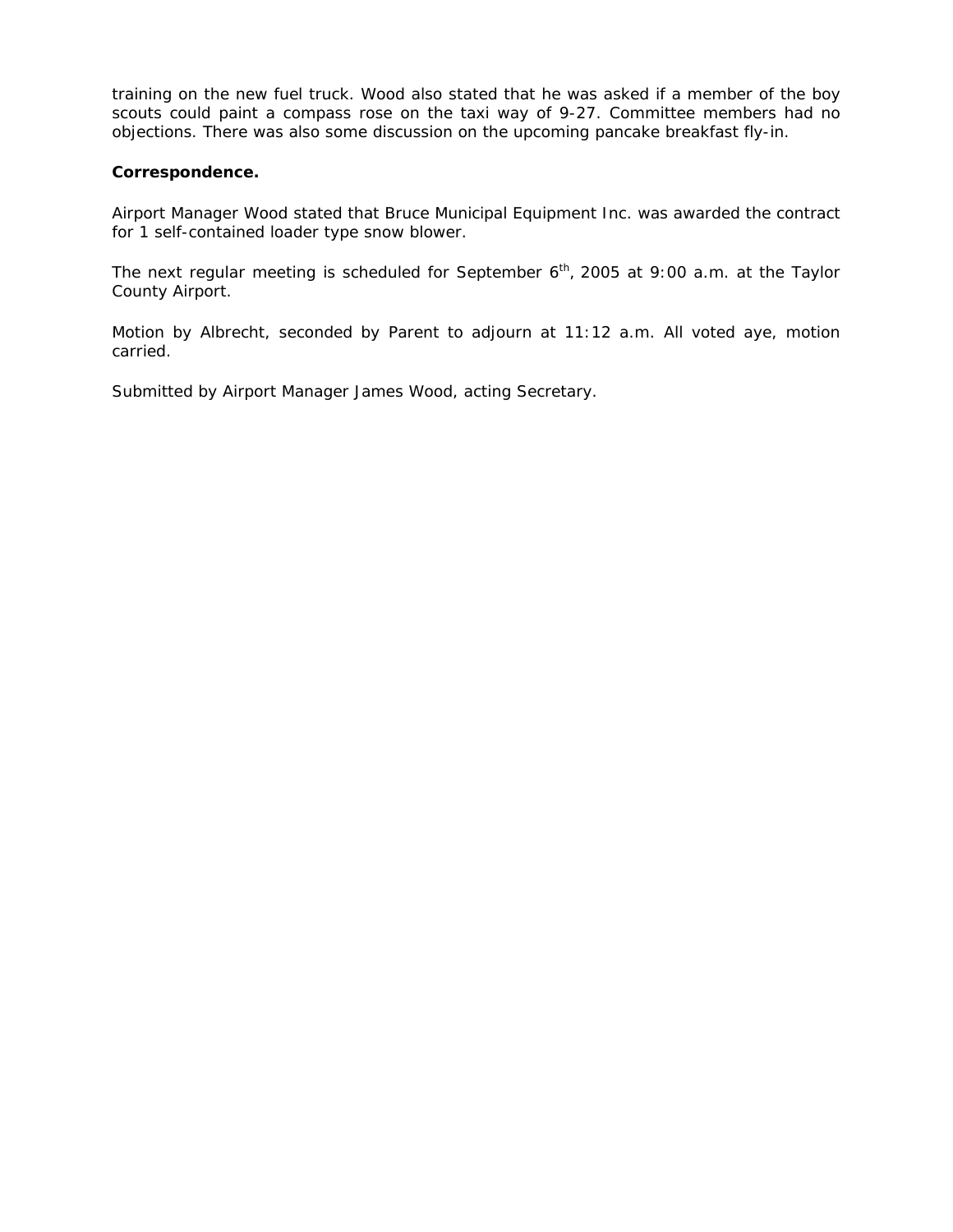# **July 11, 2005**

Chairman John Werner called the meeting to order on July 11th, 2005 at 9:02 a.m. at the Taylor County Airport. Members present were Fred Parent, John Werner, Gary Machon, Roger Emmerich and Diane Albrecht. Also present were Jim Wood, Manager.

**Approve Agenda.** Motion made by Parent seconded by Albrecht to approve the agenda. All voting aye, motion carried.

**Approve minutes of the previous meeting.** Motion made by Albrecht seconded by Parent to except the minuets from the June 7<sup>th</sup> meeting. All voted aye, motion carried.

**Review and approve airport bills.** Motion to approve bills was made by Parent, seconded by Emmerich. All voted aye, motion carried.

## **Old business.**

Item A. Discuss runway maintenance program. There was some discussion over crack filling on runway 16-34. Committee member Emmerich made a motion to accept the bid to do the needed repair on 16-34. Seconded by committee member Machon. All voted aye, motion carried.

Item B. Discuss and take action on any other old business.

## **New business.**

Item A. Discuss 9-27 runway project. Corporate Counsel (Everett Hale) addressed the committee over the need for a resolution for the airport project. Committee members discussed the issue and decided that the resolution that was passed earlier covered all areas. Committee members asked corporate counsel to review past resolution and discuss at next meeting.

Item B. Discuss update on snow blower equipment. Airport Manager Wood reported that the snow blower bids will be opened on July  $14<sup>th</sup>$  at the Bureau of Aeronautics.

Item C. Discuss and update on airport house. There was some discussion on the rest of the work needed to be done on the airport house. Committee members reviewed the current lease and made changes. Changes were to raise rent to 450 a month, with a 450 security deposit. Make the term of the lease 6 months. Create a No Pets policy. A motion was made by committee member Emmerich to create a no smoking policy in the airport house in accordance with all other county owned buildings. Seconded by committee member Albrecht. All voted aye, motion carried.

## **Manager's Report of Activities**

Airport manager Wood explained projects that were completed the past month. Some

Included the fuel tanks that were painted, also the heating and cooling unit was installed. Insulation was blown in the terminal building, and new ceiling tile was installed by the Taylor County Maintenance dept.

There was also some discussion on the upcoming pancake breakfast and fly-in.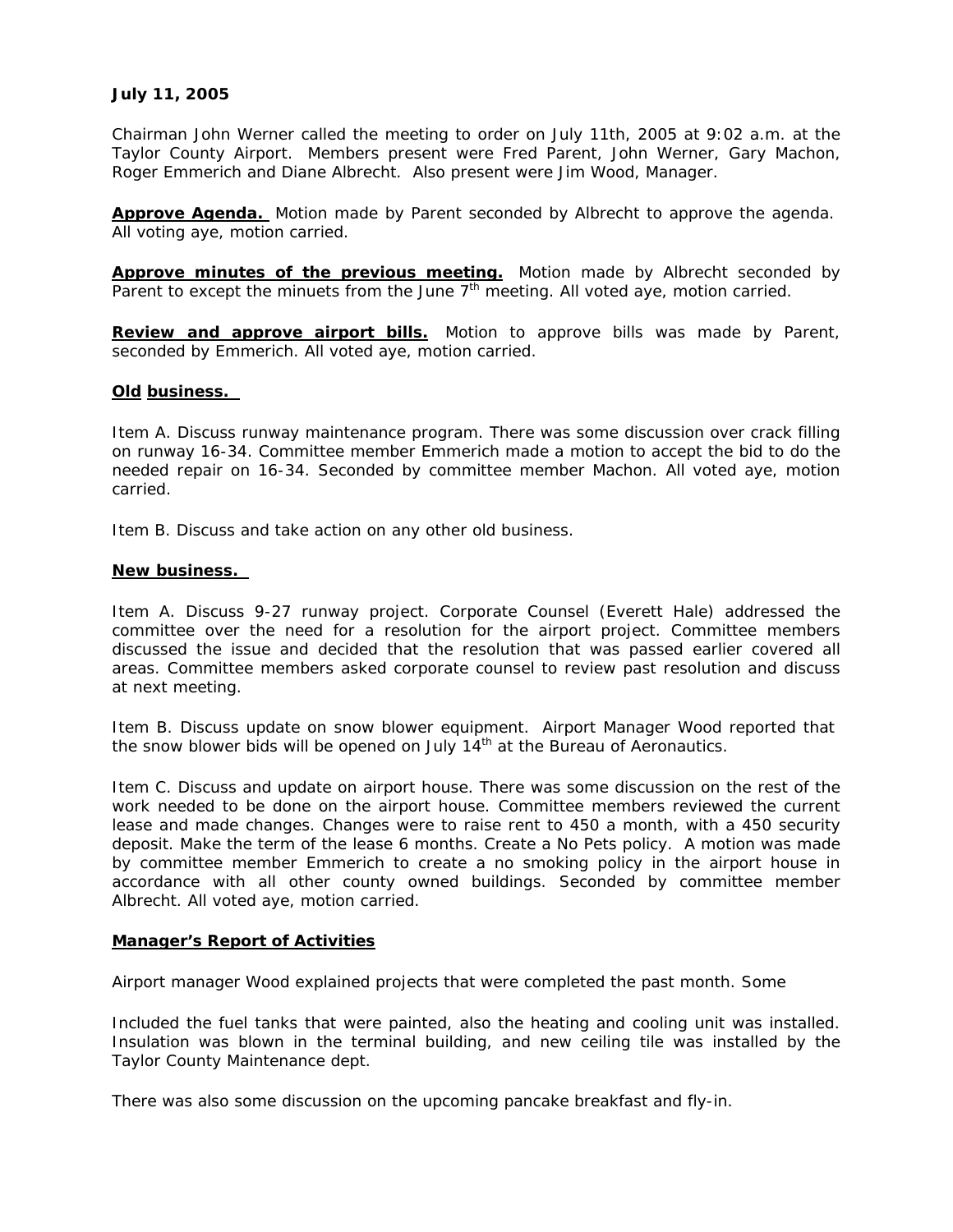# **Correspondence.**

There was no correspondence.

The next regular meeting is scheduled for August  $9<sup>th</sup>$  at  $9:00$  A.M. At the Taylor County Airport.

Motion by Albrecht, seconded by Machon to adjourn at 10:20 All voted aye, motion carried.

Submitted by Airport Manager James Wood, acting Secretary.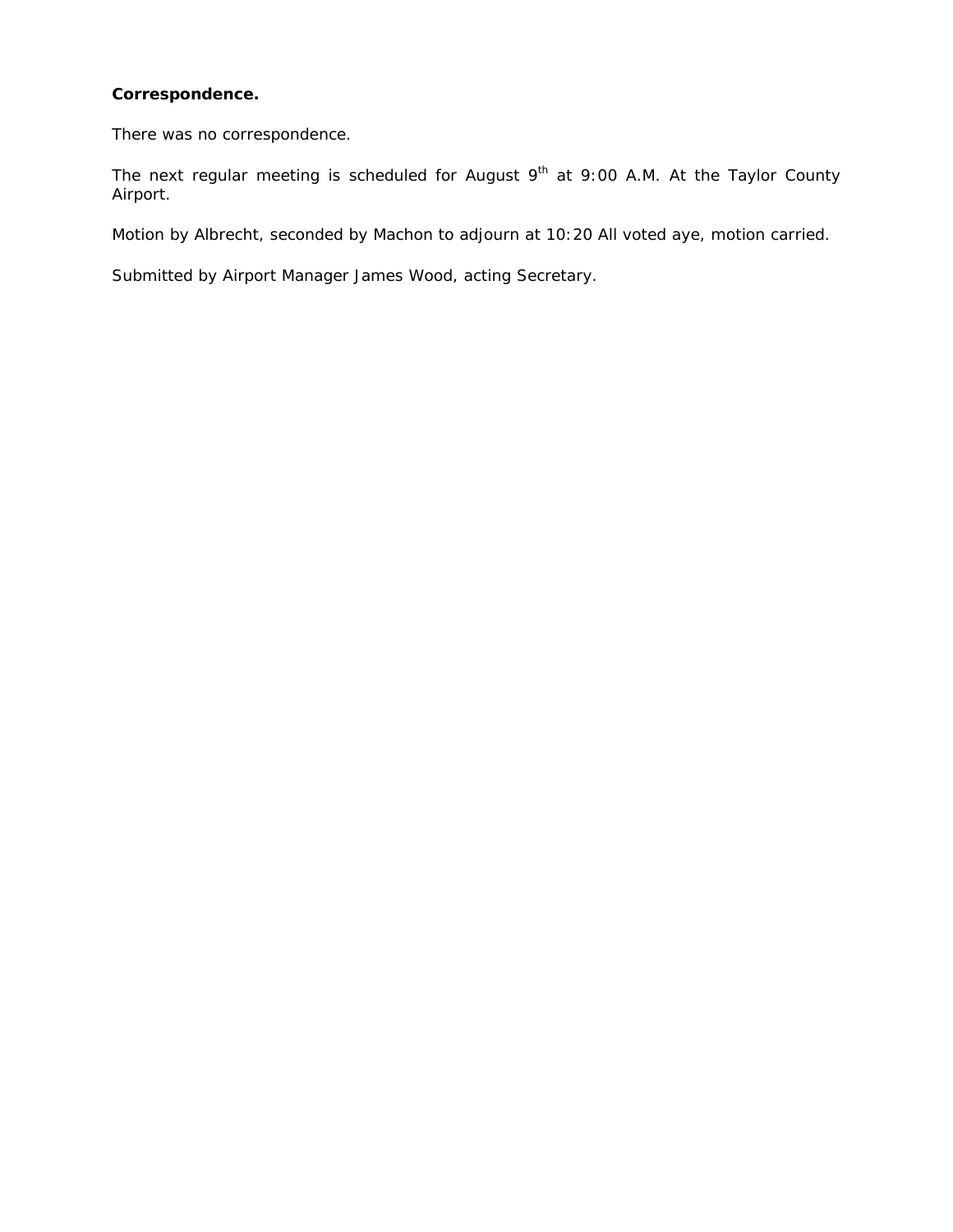# **March 15, 2005**

Chairman John Werner called the meeting to order on March  $15<sup>th</sup>$  at 9:02 a.m. at the Taylor County Airport. Members present were Fred Parent, John Werner, Gary Machon, Roger Emmerich and Diane Albrecht. Also present were Jim Wood, Manager, Jeff Ludwig, Starla Ruesch and Brian Wilson from The Star News.

**Approve Agenda.** Motion made by Emmerich, seconded by Albrecht to approve the agenda. All voting aye, motion carried.

**Approve minutes of the previous meeting.** Motion made by Emmerich, seconded by Parent to approve the minutes of the February 14<sup>th</sup>, 2005 meeting. All voting aye, motion carried.

**Review and approve airport bills.** Motion to approve bills was made by Parent, seconded by Albrecht. All voted aye, motion carried.

## **Old business.**

Item A. Discuss and act on heating and cooling bids for the terminal building. Opened bids and discussed options. All bids were opened, and a motion was made to accept the bid submitted from Wojcik Plumbing and Heating for the amount of \$5,475.00. Motion was made by Parent, seconded by Machon. All voted aye, motion carried. There was some discussion on the cost of heating the terminal building and other projects that would be planned for the spring. There was a motion made by Emmerich, seconded by Albrecht to put in a request to the finance Committee for \$8,000.00 from the contingency fund. The money would be used for the heating system and to replace existing roof on the terminal building. All voted aye, motion carried.

Item B. Discuss 9-27 runway extension project. Committee chairman John Werner updated the committee on the project. Werner explained that he was working with the Bureau on more of the land acquisition. Airport manager Wood stated that there was a workshop on the 17<sup>th</sup> of March in Madison and that any interested members could attend.

Item C. Discuss Jet A cabinet. Airport manager Wood gave an update on the fuel cabinet. Wood stated that Determan Brownie had called and stated that some changes had occurred with building the new system and that a new quote would be needed. There was also some discussion on how the fuel farm operated. Committee members discussed changes that would be needed in the future.

Item D. Discuss and take action on any old business.

#### **New business.**

Item A. Discuss and act on NTC motorcycle classes and possible use of county hanger for storage on NTC motorcycles. This issue was tabled until next meeting when more information was available.

Item B. Discuss snow removal equipment and procedures. Airport manager Wood stated that he would be in contact with the Bureau of Aeronautics working on the purchase of the snow blower using GA entitlement dollars. There was some discussion over whose equipment the county would put the snow blower on.

Item C. Discuss and act on Weather Shield lease rate and billing discrepancy.